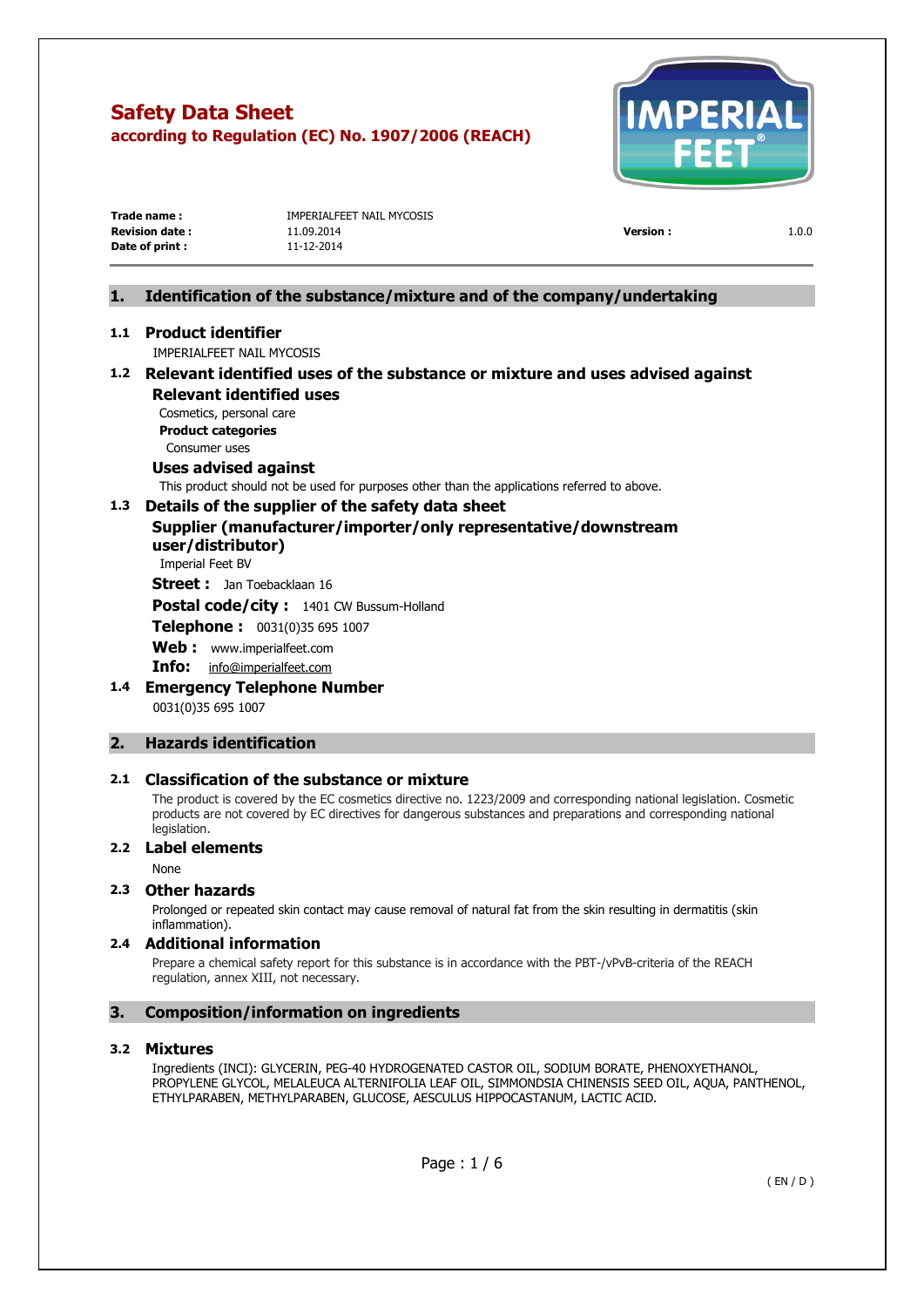

**Date of print :** 11-12-2014

**Trade name :** IMPERIALFEET NAIL MYCOSIS **Revision date :** 11.09.2014 **Version :** 1.0.0

#### **4. First aid measures**

#### **4.1 Description of first aid measures General information**

When in doubt or if symptoms are observed, get medical advice.

#### **After inhalation**

No special measures are necessary.

#### **In case of skin contact**

Wash immediately with: Water and soap. Change contaminated, saturated clothing. Wash contaminated clothing prior to re-use.

#### **After eye contact**

Rinse immediately carefully and thoroughly with eye-bath or water. In case of eye irritation consult an ophthalmologist.

#### **After ingestion**

Call a physician in any case! Do not induce vomiting. If major quantitiy of dust is swallowed or inhaled, immediately drink: Water

#### **4.2 Most important symptoms and effects, both acute and delayed**

The following symptoms may occur: No known symptoms to date. Repeated exposure may cause skin dryness or cracking.

#### **4.3 Indication of any immediate medical attention and special treatment needed**  None

#### **5. Firefighting measures**

#### **5.1 Extinguishing media**

None

### **5.2 Special hazards arising from the substance or mixture**

None

### **5.3 Advice for firefighters**

None

#### **5.4 Additional information**

Collect contaminated fire extinguishing water separately. Do not allow entering drains or surface water.

#### **6. Accidental release measures**

### **6.1 Personal precautions, protective equipment and emergency procedures For non-emergency personnel**

# **Protective equipment**

Avoid contact with skin, eyes and clothes. Use personal protection equipment.

#### **Emergency procedures**

In case of gas escape or of entry into waterways, soil or drains, inform the responsible authorities.

#### **6.2 Environmental precautions**

Do not allow to enter into soil/subsoil. Do not allow to enter into surface water or drains. Make sure spills can be contained, e.g. in sump pallets or kerbed areas. In case of gas escape or of entry into waterways, soil or drains, inform the responsible authorities.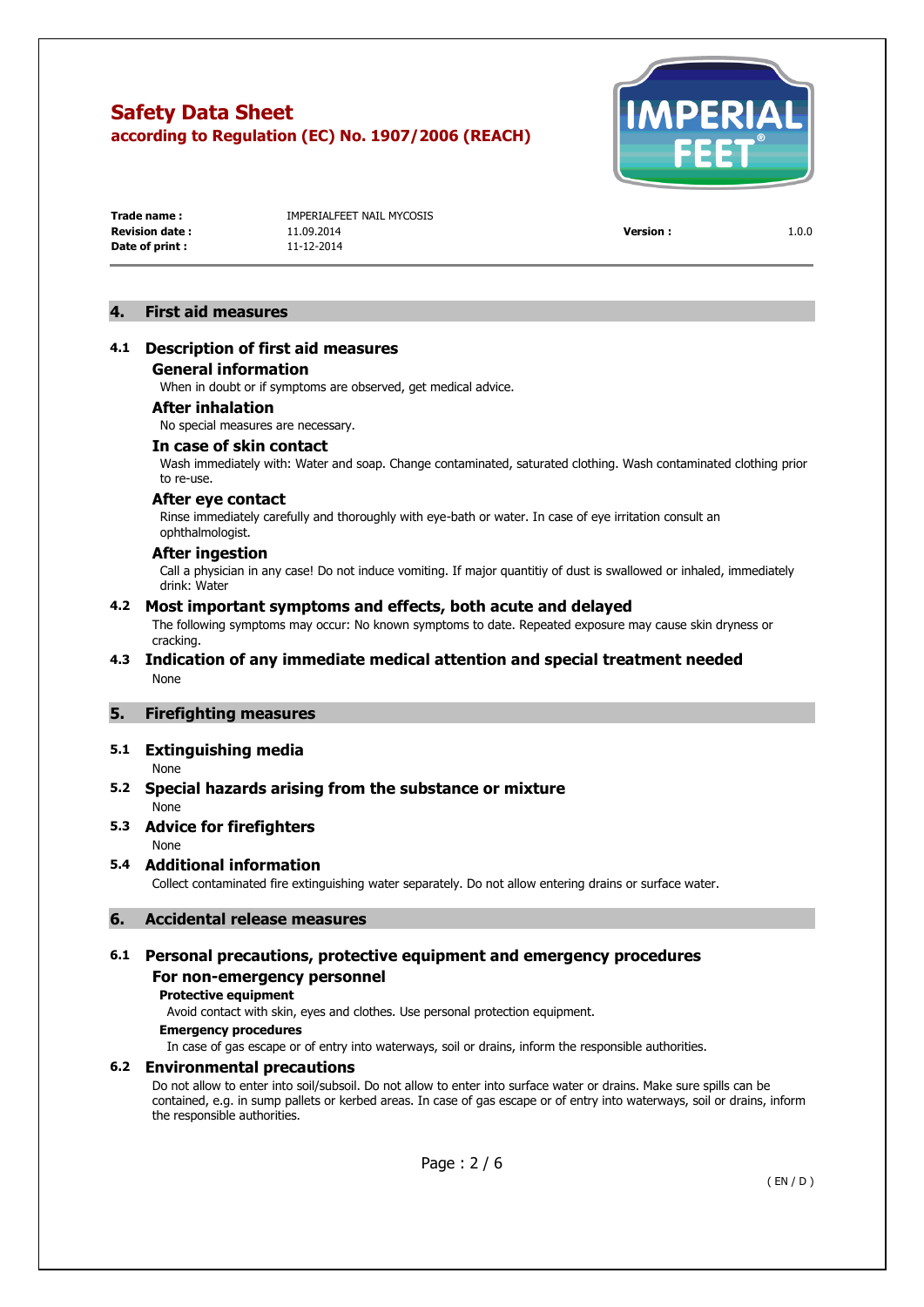

| Trade name:           | IMPERIALFEET NAIL MYCOSIS |                 |       |
|-----------------------|---------------------------|-----------------|-------|
| <b>Revision date:</b> | 11.09.2014                | <b>Version:</b> | 1.0.0 |
| Date of print :       | 11-12-2014                |                 |       |

# **6.3 Methods and material for containment and cleaning up**

#### **For containment**

Collect in closed and suitable containers for disposal. Treat the recovered material as prescribed in the section on waste disposal.

### **For cleaning up**

Suitable material for taking up: Sand. Absorbing material, organic.

#### **6.4 Reference to other sections**

See protective measures under point 7 and 8.

#### **7. Handling and storage**



### **7.1 Precautions for safe handling**

None

#### **7.2 Conditions for safe storage, including any incompatibilities Technical measures and storage conditions**

Keep/Store only in original container. Suitable container/equipment material: Stainless steel. Polyethylene (PE) Unsuitable container/equipment material: Butyl caoutchouc (butyl rubber).

#### **Hints on storage assembly Storage class :** 6.1B **Storage class (TRGS 510) :** 6.1D

#### **7.3 Specific end use(s)**

None

#### **8. Exposure controls/personal protection**

#### **8.1 Control parameters**

#### **Occupational exposure limit values**

DISODIUM TETRABORATE DECAHYDRATE ; CAS No. : 1303-96-4

| Limit value type (country of origin): TRGS 900 (D) |                         |
|----------------------------------------------------|-------------------------|
| Limit value:                                       | $0.5 \,\mathrm{mq/m^3}$ |
| Peak limitation:                                   | 2(I)                    |
| Version:                                           | 01-03-2011              |

### **8.2 Exposure controls**

#### **Personal protective equipment**

#### **Eye / face protection**

Eye glasses with side protection

#### **Skin protection**

The quality of the protective gloves resistant to chemicals must be chosen as a function of the specific working place concentration and quantity of hazardous substances. For special purposes, it is recommended to check the resistance to chemicals of the protective gloves mentioned above together with the supplier of these gloves. DIN-/EN-Norms DIN EN 374 DIN EN 420 Suitable material NBR (Nitrile rubber). PVA (Polyvinyl alcohol). PVC (Polyvinyl chloride)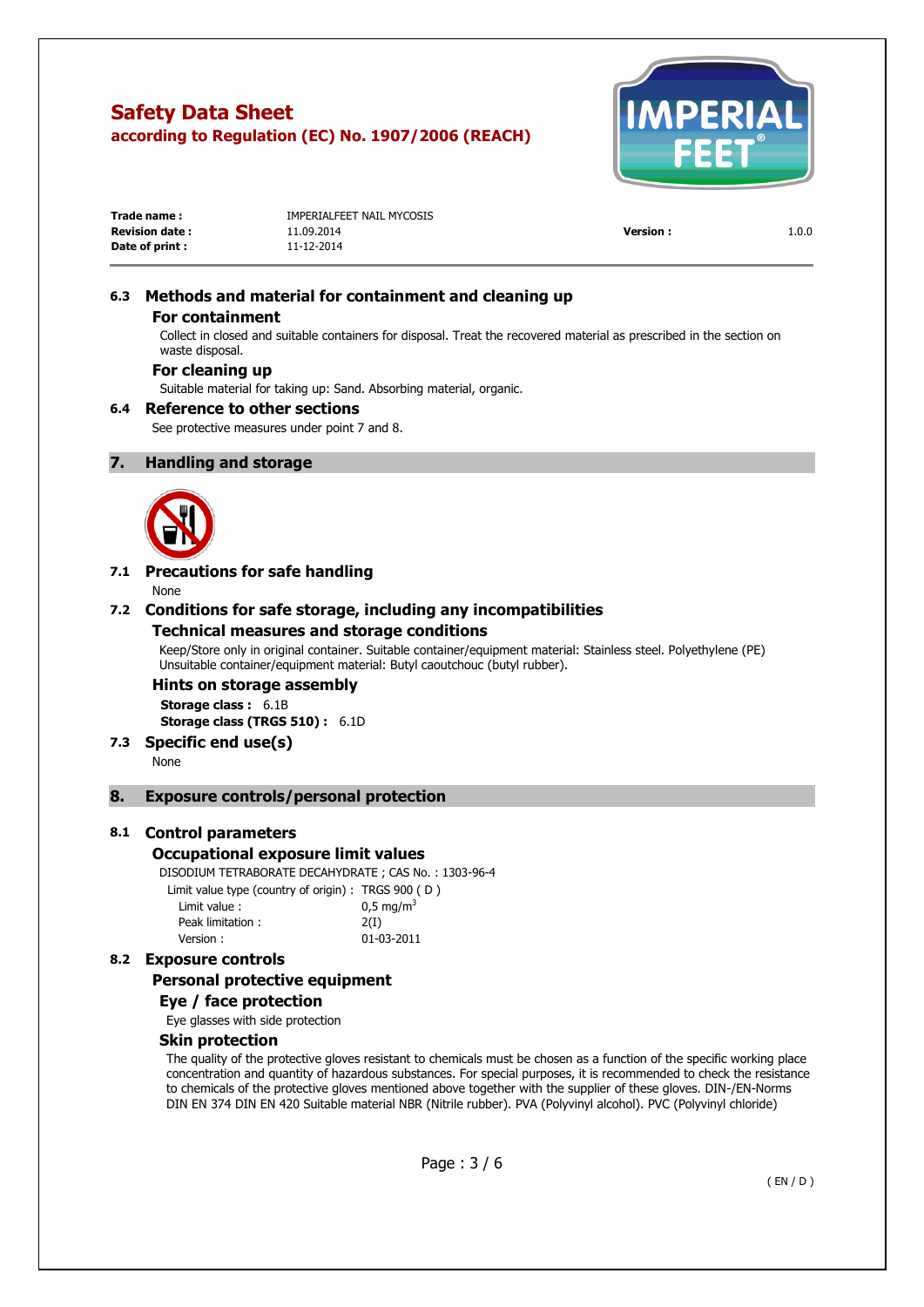

| Trade name :           | IMPERIALFEET NAIL MYCOSIS |                 |       |
|------------------------|---------------------------|-----------------|-------|
| <b>Revision date :</b> | 11.09.2014                | <b>Version:</b> | 1.0.0 |
| Date of print:         | 11-12-2014                |                 |       |

#### **General health and safety measures**

Immediately remove any contaminated clothing, shoes or stockings. Wash contaminated clothing prior to re-use.

#### **Environmental exposure controls**

See chapter 7. No additional measures necessary.

#### **9. Physical and chemical properties**

#### **9.1 Information on basic physical and chemical properties**

**Odour threshold** 

# No data available

# **Safety relevant basis data**

| <b>Physical state:</b>                           |         | liquid            |
|--------------------------------------------------|---------|-------------------|
| Colour:                                          |         | colourless        |
| Odour:                                           |         | characteristic    |
| Boiling temperature / boiling range $(1013 hPa)$ |         | No data available |
| Flash point:                                     |         | No data available |
| Vapour pressure:                                 | (50 °C) | No data available |
| Density :                                        | (20 °C) | No data available |
| <b>Solvent separation test:</b>                  | (20 °C) | No data available |
| pH value :                                       |         | No data available |

# **Colour :** colourless **Odour :** characteristic No data available **Flash point :** No data available **Vapour pressure :** ( 50 °C ) No data available No data available **Solvent separation test :** ( 20 °C ) No data available

#### **9.2 Other information**

None

# **10. Stability and reactivity**

#### **10.1 Reactivity**

not applicable

#### **10.2 Chemical stability**  Stable under normal conditions of use

#### **10.3 Possibility of hazardous reactions**  No information available.

- **10.4 Conditions to avoid**  No information available.
- **10.5 Incompatible materials**  Strong oxidizers
- **10.6 Hazardous decomposition products**  No information available.

#### **11. Toxicological information**

### **11.1 Information on toxicological effects**

For cosmetic products is a safety data sheet is not required by law. Therefore, this document does not necessarily correspond to the requirements of Regulation (EC) No 1907/2006

### **12. Ecological information**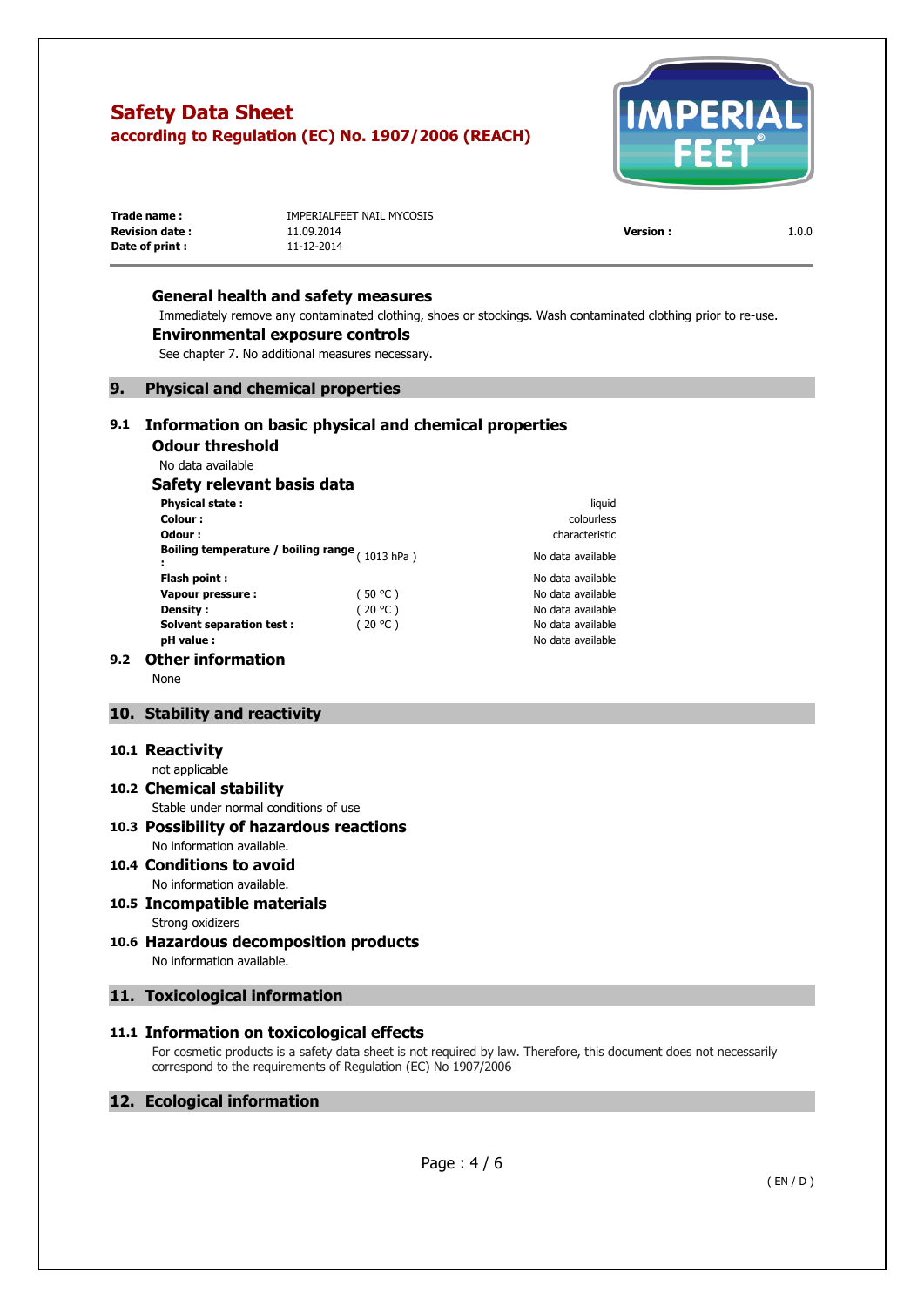

| Trade name:           | IMPERIALFEET NAIL MYCOSIS |                 |       |
|-----------------------|---------------------------|-----------------|-------|
| <b>Revision date:</b> | 11.09.2014                | <b>Version:</b> | 1.0.0 |
| Date of print :       | 11-12-2014                |                 |       |

#### **12.1 Toxicity**

Harmless to aquatic organisms up to the tested concentration

#### **12.2 Persistence and degradability**  Biodegradable.

#### **12.3 Bioaccumulative potential**

No indication of bioaccumulation potential.

#### **12.4 Mobility in soil**

#### No information available.

#### **12.5 Results of PBT and vPvB assessment**

Prepare a chemical safety report for this substance is in accordance with the PBT-/vPvB-criteria of the REACH regulation, annex XIII, not necessary.

#### **12.6 Other adverse effects**

None

#### **12.7 Further ecological information**

None

#### **13. Disposal considerations**

#### **13.1 Waste treatment methods**

Delivery to an approved waste disposal company. Contaminated packages must be completely emptied and can be reused following proper cleaning. Handle contaminated packages in the same way as the substance itself.

#### **14. Transport information**

#### **14.1 UN number**

No dangerous good in sense of this transport regulation.

**14.2 UN proper shipping name**  No dangerous good in sense of this transport regulation. **14.3 Transport hazard class(es)** 

No dangerous good in sense of this transport regulation.

# **14.4 Packing group**

No dangerous good in sense of this transport regulation.

# **14.5 Environmental hazards**

No dangerous good in sense of this transport regulation.

# **14.6 Special precautions for user**

- None
- **14.7 Transport in bulk according to Annex II of MARPOL 73/78 and the IBC Code**  not applicable

### **15. Regulatory information**

# **15.1 Safety, health and environmental regulations/legislation specific for the substance or mixture**

**National regulations Water hazard class (WGK)**